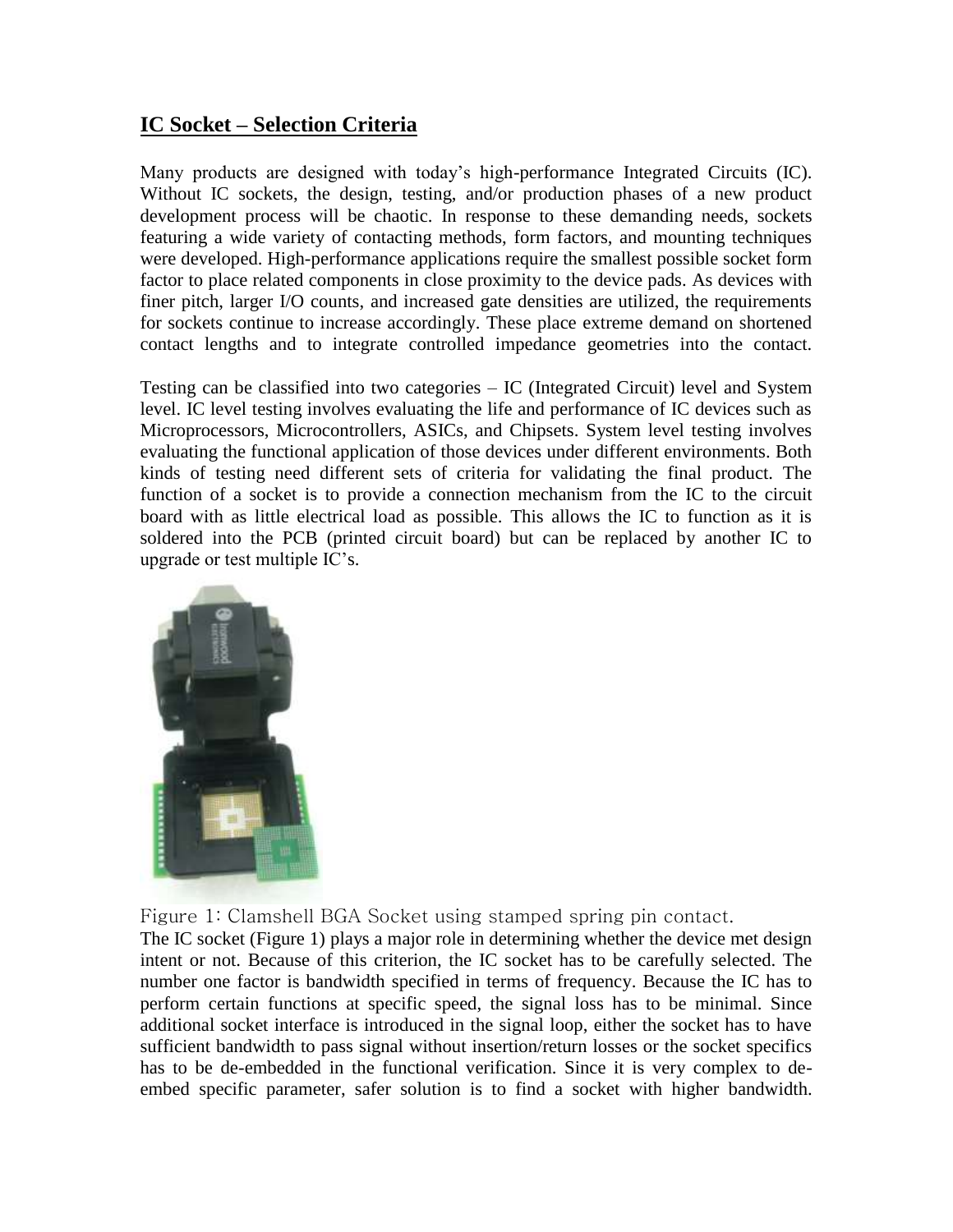Socket bandwidth is correlated from scattering parameter which is an insertion loss curve over a frequency range. An insertion loss measurement using vector network analyzer for the frequency range interested typically provides at what frequency -1dB is crossed. For example, a micro pin-socket interface's bandwidth is 20GHz. Insertion loss of -1dB @ 20GHz is interpreted as 90% of signal pass through the interconnect medium and only 10% of signal is lost through the interconnect transition at 20GHz frequency. This is very critical for the test engineer as the device functionality is being verified at the specific frequency.

Next to bandwidth, DC series resistance plays an important role. Socket technology that can provide low and consistent contact resistance is preferable to avoid false failures. When the signal path is highly resistive, certain functional test may fail. Force, Compliance and Resistance are interrelated to each other. Because the devices have wide co-planarity, the contact technology chosen has to accommodate the flatness variations of devices through the "compliance" variable. Force is directly proportional to compliance and inversely proportional to resistance. Based on the device flatness, certain compliance of contact is needed. This results in needed force and resistance factor. On the contrary, a low resistance requirement can drive the needed force and available compliance.

The next factor is current carrying capability. An image sensor may require a low current such as 100mA to 200mA per ball whereas a power management device may require 3A to 5A per ball. When the current is passed through a contact, temperature rise can be observed. Typically a contact's current capacity is specified as 3A continuous at 20C rise. Socket contact technology that accommodates this requirement has to be selected properly.

Another factor plays significant role in IC testing is temperature requirement. In the characterization test, a typical IC goes through extreme temperature range. Socket contact that operates in the wide temperature range is critical for the successful test. Last, but not least is the life cycle of the socket. It is specified in terms of the number of ICs that can be tested in a particular socket without degradation. This is a tricky one as the environment and other combination factors determine the true life cycle due to normal wear as well as due to the cleaning frequencies.

|              | Bandwidth |             |                 | Continuous |            |         |
|--------------|-----------|-------------|-----------------|------------|------------|---------|
|              | (GHz)     |             |                 | current    | Avg        |         |
|              | $-1dB$    | Life Cycle  | Operating       | capacity   | Contact    | Force   |
| Socket       | insertion | # of        | Temeprature     | (A) $@20C$ | resistance | per pin |
| Technologies | loss      | insertions) | (deg C)         | rise       | (mOhms)    | (g)     |
| Embedded     |           |             |                 |            |            |         |
| wire         |           |             |                 |            |            |         |
| elastomer    |           |             |                 |            |            |         |
| 0.75mm thick | 27        | 2K          | $-35$ to $+100$ | 2          | 25         | 35      |
| Embedded     |           |             |                 |            |            |         |
| wire         |           |             |                 |            |            |         |
| elastomer    |           |             |                 |            |            |         |
| 0.5mm thick  | 30.5      | 2К          | $-35$ to $+100$ | 2          | 25         | 35      |